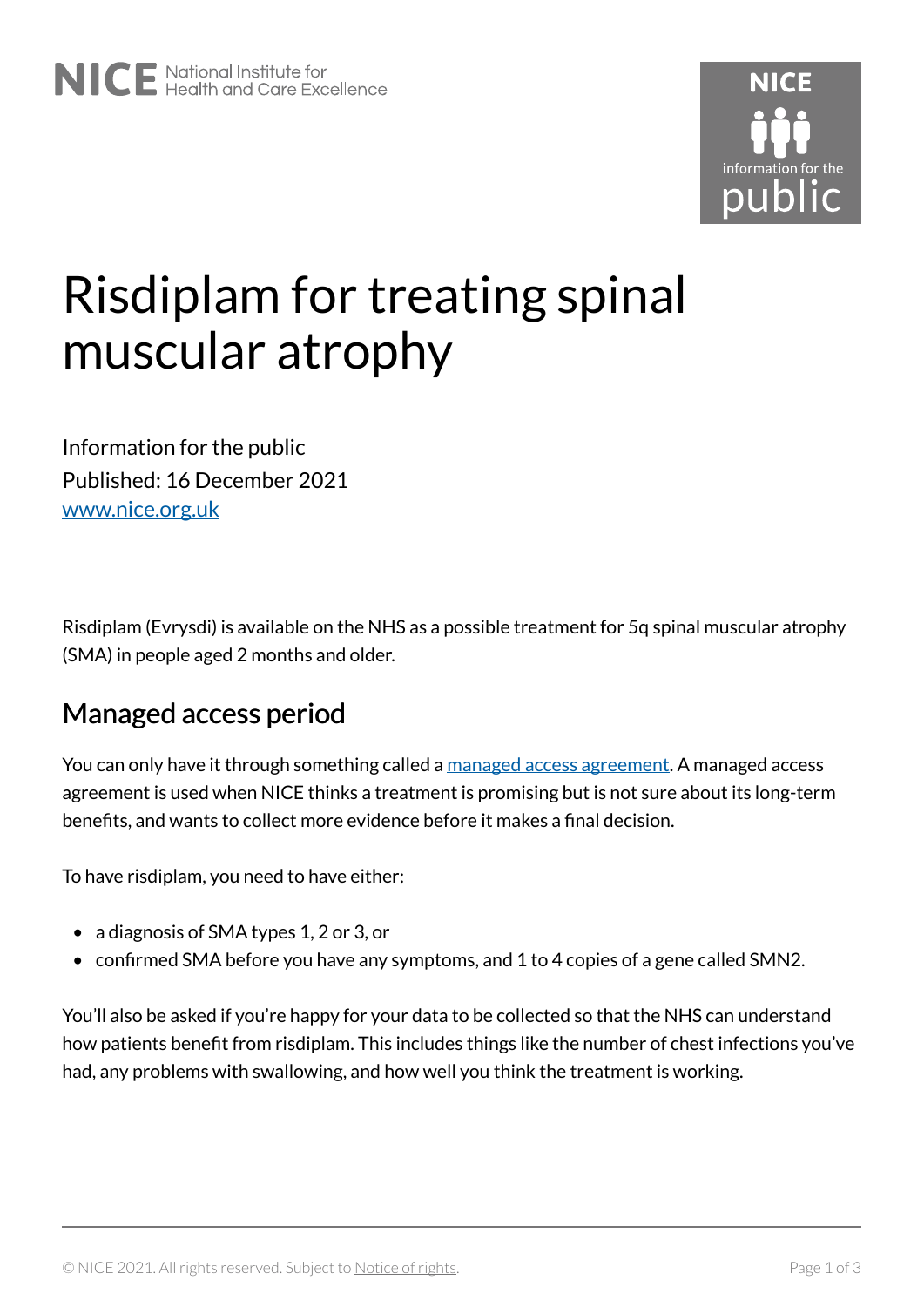#### What happens at the end of the managed access period

Evidence is likely to be collected on risdiplam until March 2024. After this NICE will review the new evidence collected during the managed access period, decide whether or not to recommend it for routine use in the NHS, and update the guidance.

If the evidence shows that risdiplam does not work well and is not good value for the NHS, it will no longer be recommended. But you will be able to continue receiving it for as long as you and your clinicians agree it is helping you.

### Is this treatment right for me?

Your healthcare professionals should give you clear information, talk with you about your options and listen carefully to your views and concerns. Your family can be involved too, if you wish. Read more about [making decisions about your care](https://www.nice.org.uk/about/nice-communities/public-involvement/your-care).

## Questions to think about

- Why do you need to collect my data?
- What extra appointments will I need?
- How well does it work compared with other treatments?
- What are the risks or side effects? How likely are they?
- What if I'm already having treatment?
- How will the treatment affect my day-to-day life?
- What happens if the treatment does not work?
- What happens if I do not want to have treatment? Are there other treatments available?
- What will happen to my treatment if NICE no longer recommends risdiplam?

### Information and support

The [NHS website](https://www.nhs.uk/conditions/spinal-muscular-atrophy-sma/) may be a good place to find out more.

These organisations can give you advice and support:

- [Spinal Muscular Atrophy UK,](https://smauk.org.uk/) 01789 267520
- [Treat SMA](https://www.treatsma.uk/), 0300 800 0202
- [Muscular Dystrophy UK,](https://www.musculardystrophyuk.org/) 0800 652 6352

You can also get support from your local **Healthwatch**.